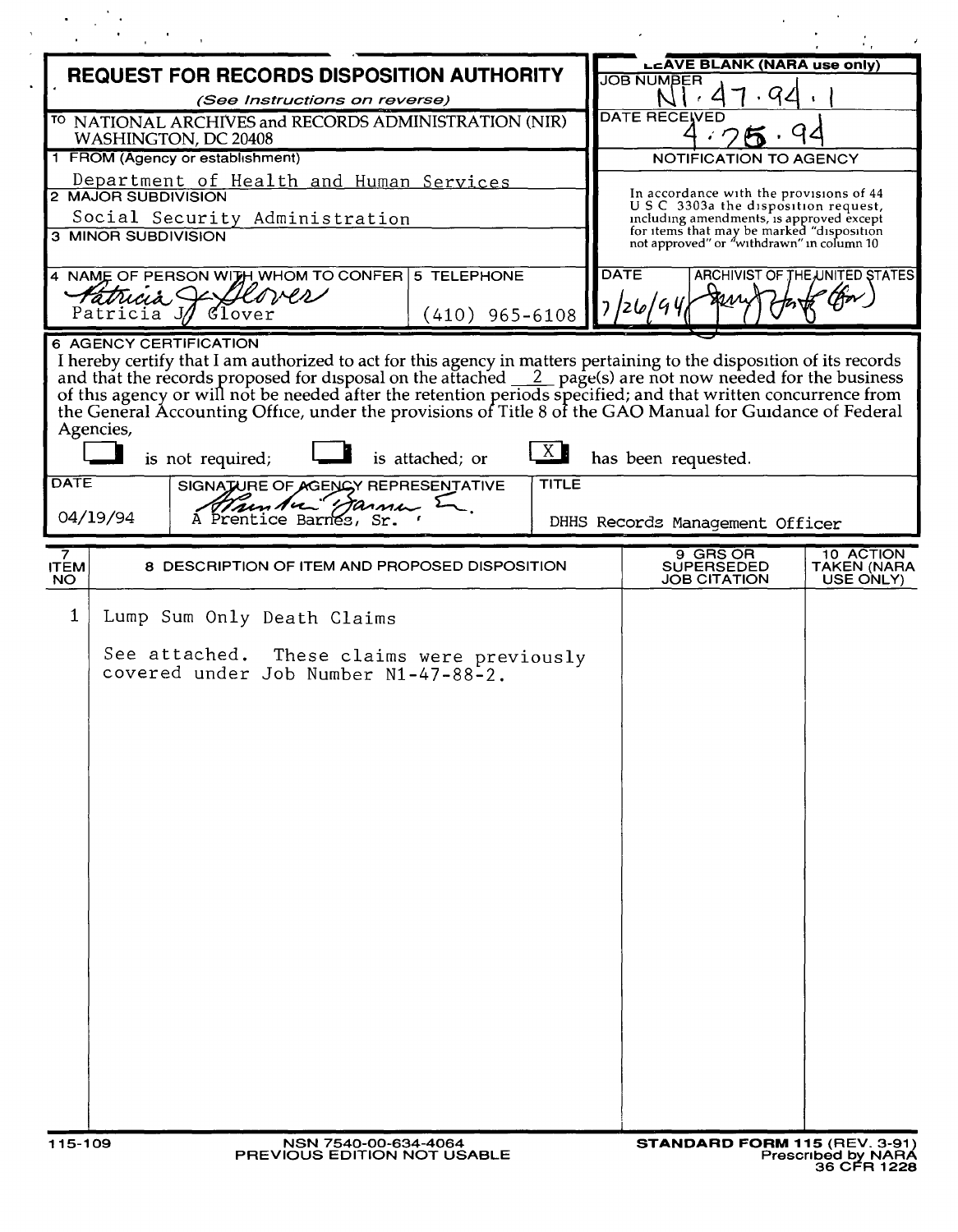Attachment

# **Lump Sum only Death Claim. Adjudicated by Pield Office.**

## Description of Records:

These are claims folders documenting lump sum only death claims paid in accordance with section 202(i) of the Social Security Act as amended, in which the field office finally authorizes and triggers payment. A standardized computergenerated notice can be sent with the payment. The claim folder contains the following types of documents:

- o The signed application. Except for the signature, all the information contained on the paper application is also stored in the Modernized Claims System (MCS) record.
- o Form SSA-721, proof of death provided by a funeral home where a death certificate was not provided.
- o Hardcopy computer output which documents the transaction. For lump sums which fully process through MCS, no hardcopy computer output is produced.

#### Proposed Disposition:

Destroy 60 days after data entry has been verified and all actions have been taken.

### Rationale:

In the 10,000 lump sums which fully process through MCS annually, no hardcopy computer output is produced. (This number will be growing over the next few years as the MCS backend process is expanded.) In all other instances, however, a hardcopy is generated and filed on the left side of the claims folder to document the payee and payment amount, the computation facts used for processing and the notice. Except for the notice, all the information contained on the hardcopy is available on the Master Beneficiary Record (MBR) or Payment History Update System (PHUS) record of the transaction. For the cases fully processed through MCS, the notice information is also documented on the MCS. In non-MCS cases, the system can safely suppress folder documentation output when a standard computer-generated notice is sent.

If the lump sum claim is awarded, there is little need to reference the claim file again because:

An appeal is unlikely since the claim is being awarded and there are very few eligibility factors to which